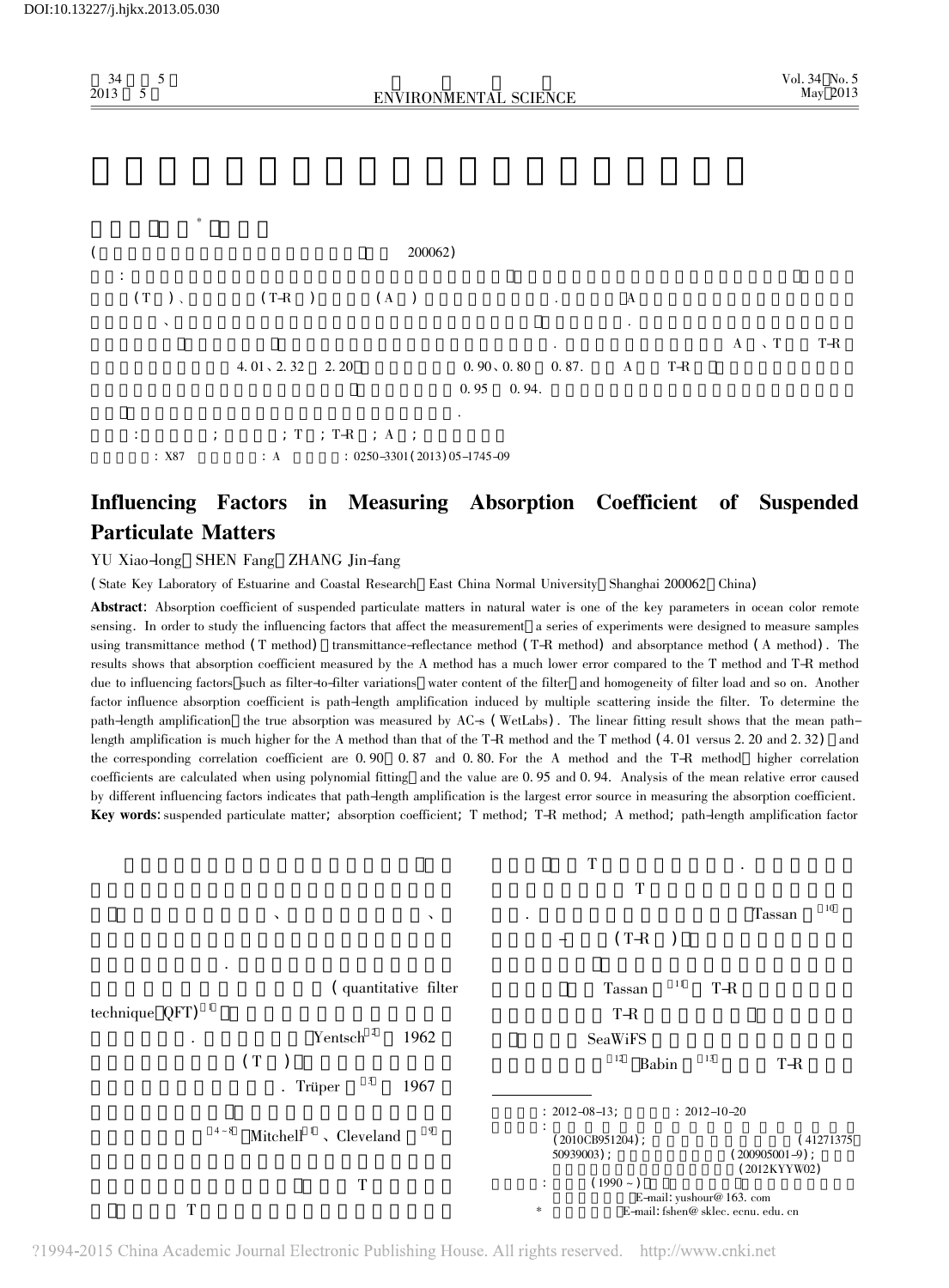|                                                         | 14<br>Maske                               | min                                                                                                      |                                                                                                                    | $100\%$ T                                  | $0\%$ T                                                                                                          |
|---------------------------------------------------------|-------------------------------------------|----------------------------------------------------------------------------------------------------------|--------------------------------------------------------------------------------------------------------------------|--------------------------------------------|------------------------------------------------------------------------------------------------------------------|
| (A)<br>15<br>Babin<br>$\mathbf A$                       |                                           | $\ddot{\cdot}$                                                                                           | $\cdot$ A<br>$a_{\rm p}(\lambda) = \frac{2.303A_{\rm f}}{\beta V_{\rm f}} D_{\rm s}(\lambda) - D_{\rm r}(\lambda)$ |                                            | (1)                                                                                                              |
| $\mathbf T$<br>$16 \t17$<br>$\boldsymbol{\mathrm{A}}$   | Babin<br>$18\,$<br>. Röttgers<br>$\bf{A}$ | $\mathbf 2$                                                                                              | $A_{\rm f}$ $-V_{\rm f}$<br>; $D_{\rm s}(\lambda)$<br>$\beta$                                                      |                                            | ; $D_{\rm r}(\lambda)$                                                                                           |
| $\mathbf A$                                             |                                           | 2.1                                                                                                      |                                                                                                                    | GF/F                                       |                                                                                                                  |
|                                                         | 3                                         |                                                                                                          | $12$<br>$\mathbf T$<br>$\bf{A}$                                                                                    | $20$ min                                   | GF/F<br>5<br>$0(dry)$ , $20$ , $40$ , $60$ ,                                                                     |
|                                                         |                                           | $5 \text{ nm}.$                                                                                          | $80, 100, 120$ min<br>1.<br>$\mathbf T$                                                                            | $300\sim900$ nm<br>$\mathfrak{S}$<br>1(a)  |                                                                                                                  |
| $\mathbf{1}$                                            |                                           |                                                                                                          |                                                                                                                    |                                            |                                                                                                                  |
| 12<br>19                                                | <b>NASA</b><br>908                        |                                                                                                          |                                                                                                                    | $60$ min<br>$\boldsymbol{\mathrm{A}}$      | 1(b)                                                                                                             |
| $GF/F$ (Whatman <sup>TM</sup> $\Phi$ 47 mm)<br>$60$ min | $(V_{\rm f})$                             |                                                                                                          |                                                                                                                    | 1.                                         |                                                                                                                  |
| GF/F                                                    |                                           | $\mathbf{1}$                                                                                             | Table 1                                                                                                            | Range and standard deviation of the values | 1)                                                                                                               |
| WetLabs)                                                | (ACs                                      | measured for the blank filters in visible and near<br>infrared spectral ranges at different soaking time |                                                                                                                    |                                            |                                                                                                                  |
| 150 mm<br>Lambda-1050                                   | (Lambda-1050 Perkin Elmer)<br>Spectralon  | $/$ min<br>0(dry)<br>20<br>40                                                                            | $0.0030 - 0.0096(0.0064)$<br>$0.0062 - 0.0094(0.0069)$<br>$0.0050 - 0.0090(0.0077)$                                |                                            | $0.0001 - 0.0019(0.0004)$<br>$0.0002 - 0.0013(0.0005)$<br>$0.0001 - 0.0020(0.0005)$                              |
| Spectralon<br>$\boldsymbol{A}$                          |                                           | 60<br>80<br>100<br>120                                                                                   | $0.0043 - 0.0064(0.0048)$<br>$0.0029 - 0.0051(0.0042)$<br>$0.0016 - 0.0045(0.0035)$<br>$0.0018 - 0.0043(0.0032)$   |                                            | $0.0001 - 0.0015(0.0003)$<br>$0.0001 - 0.0009(0.0003)$<br>$0.0002 - 0.0011(0.0005)$<br>$0.0001 - 0.0012(0.0004)$ |
| $^{19}$ . A                                             | 30                                        | 1)                                                                                                       |                                                                                                                    |                                            |                                                                                                                  |

?1994-2015 China Academic Journal Electronic Publishing House. All rights reserved. http://www.cnki.net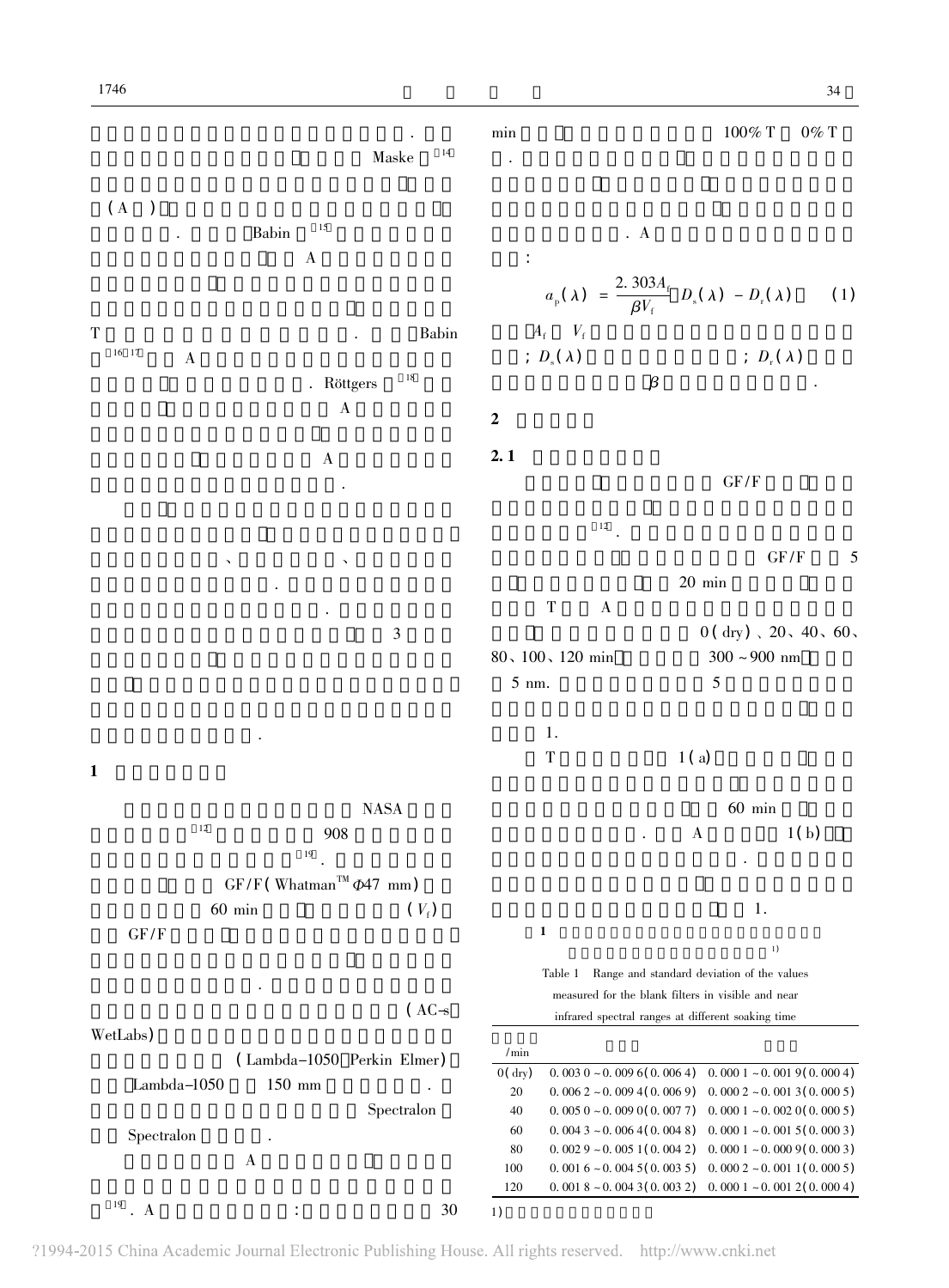

![](_page_2_Figure_4.jpeg)

![](_page_2_Figure_5.jpeg)

![](_page_2_Figure_6.jpeg)

Fig. <sup>2</sup> Variations in optical densities of blank filters using the <sup>T</sup> method and the <sup>A</sup> method and sample filters using the <sup>T</sup> method and the <sup>A</sup> method with water content decreasing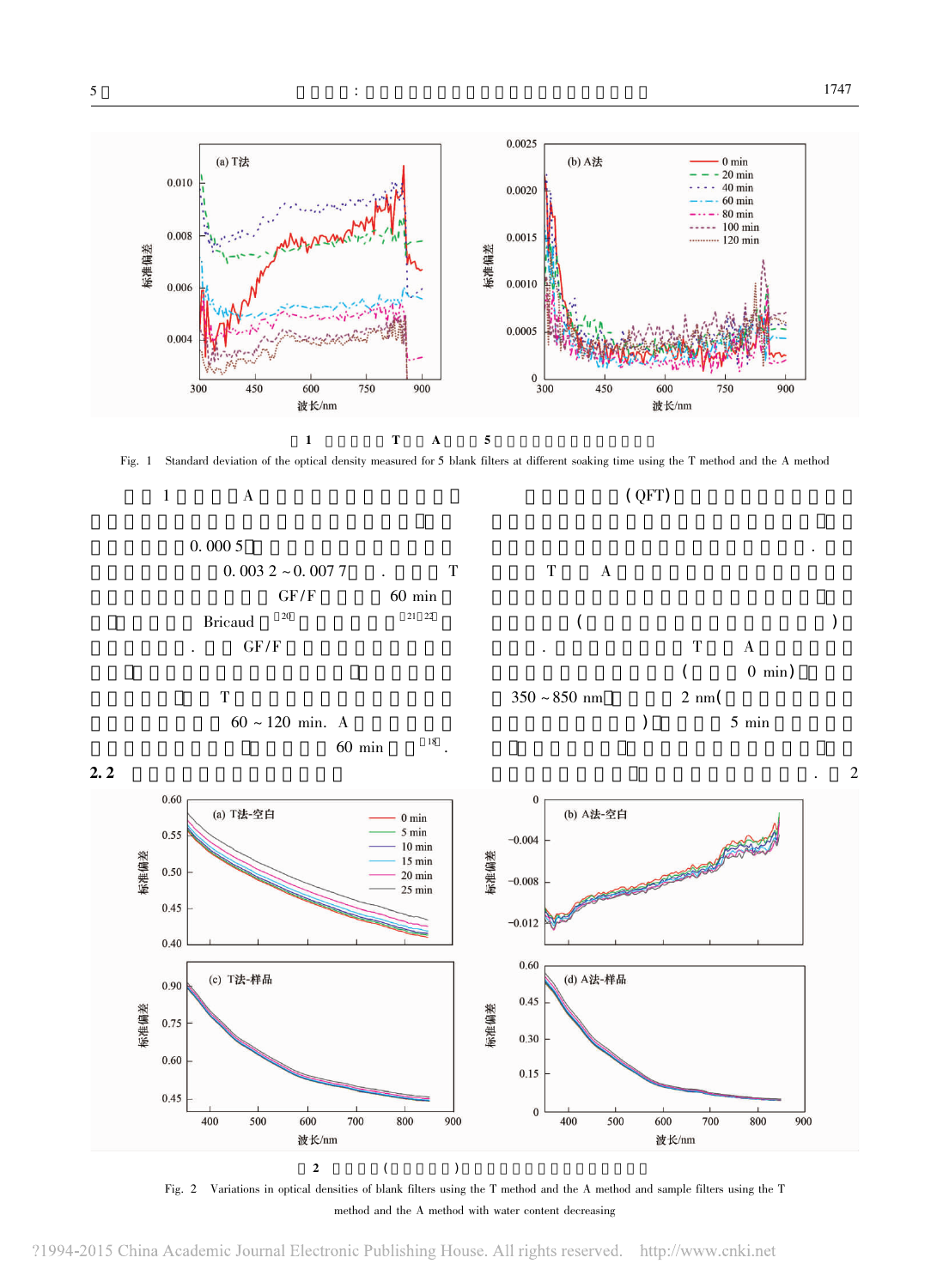![](_page_3_Figure_2.jpeg)

?1994-2015 China Academic Journal Electronic Publishing House. All rights reserved. http://www.cnki.net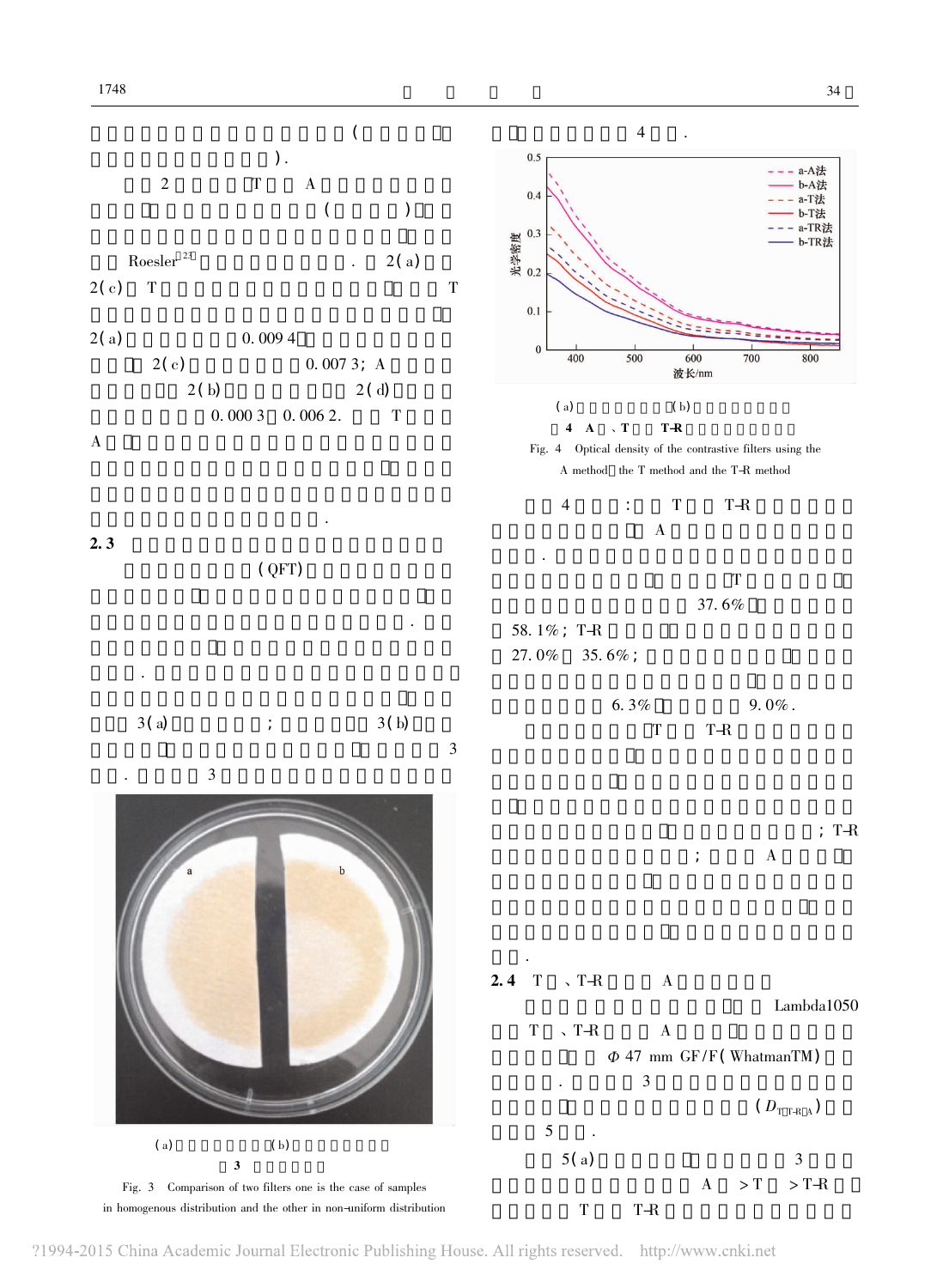![](_page_4_Figure_3.jpeg)

![](_page_4_Figure_5.jpeg)

时存在偏差.

![](_page_4_Figure_6.jpeg)

![](_page_4_Figure_7.jpeg)

的校正函数进行散射校正会更加合理.

T-R

3

 $\mathbf T$ 

 $R$  and the contract of  $T$ 

![](_page_4_Figure_8.jpeg)

## $6$  A T T-R

![](_page_4_Figure_10.jpeg)

 $2.5$ 

GF

 $F/F$ 

 $3 \left( \frac{1}{2} \right)$  $\frac{1}{3}$ 结果进行校正. 光程放大因子的计算方法为样品滤  $(\beta = 1)$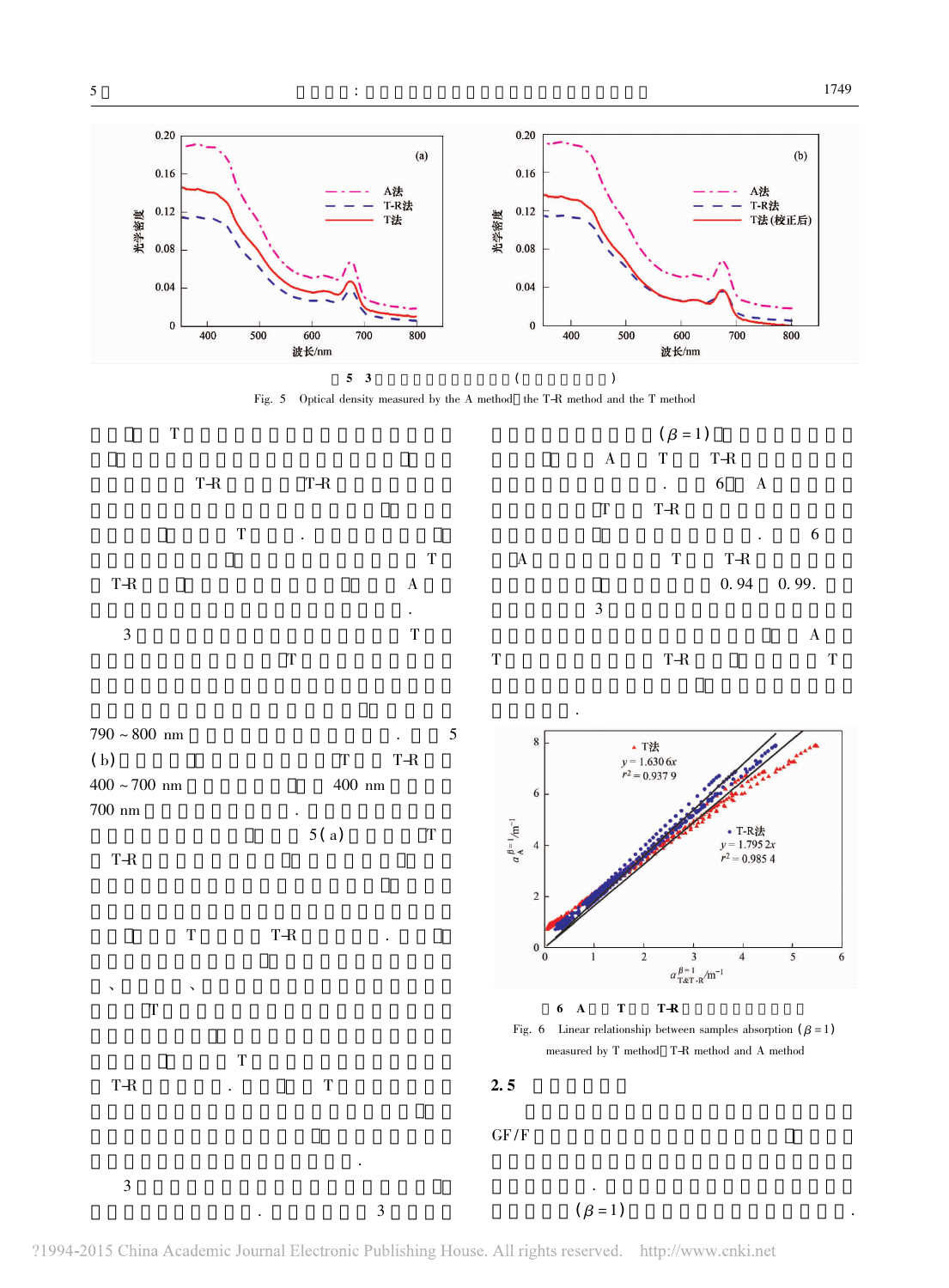34

![](_page_5_Figure_2.jpeg)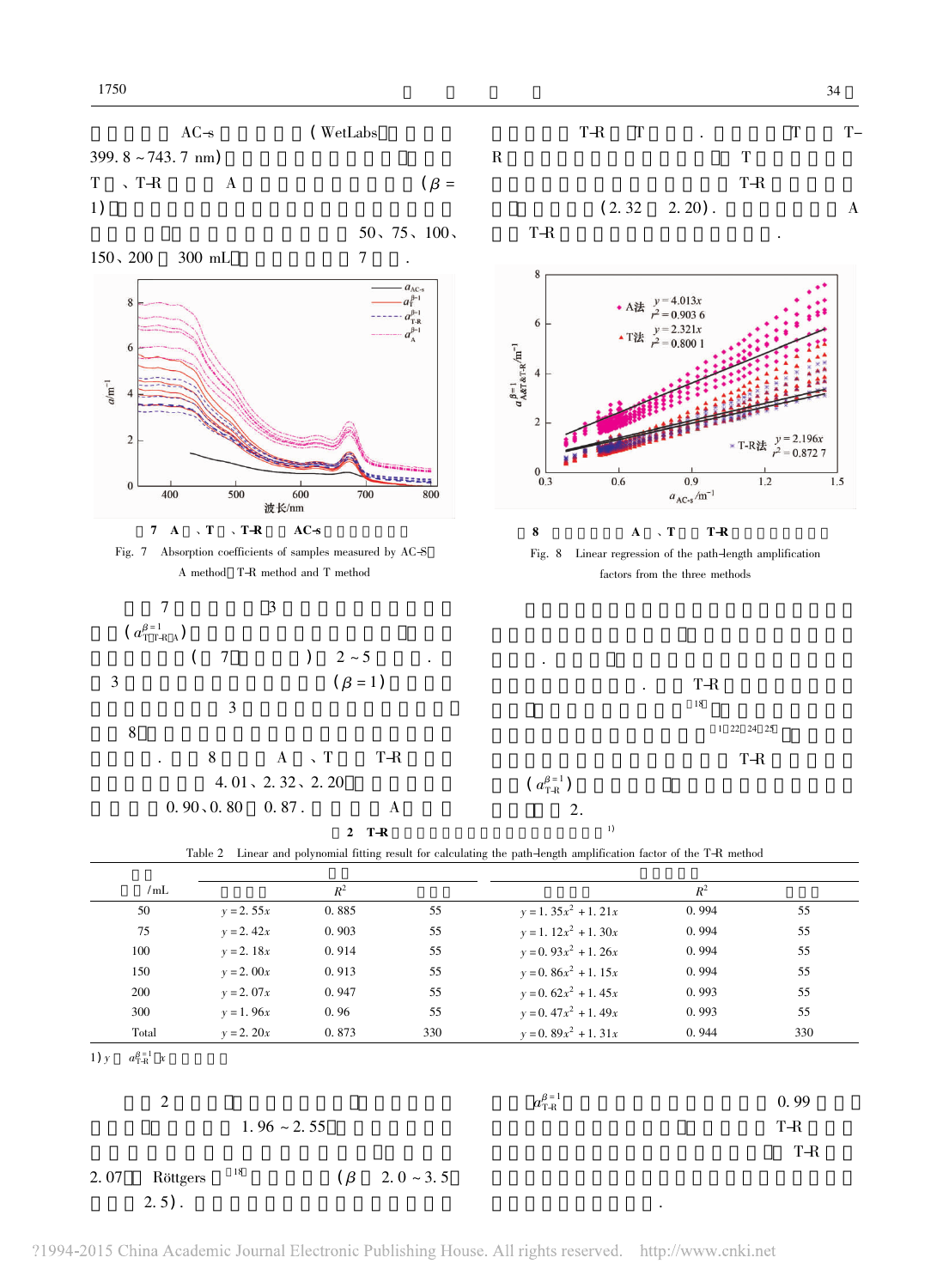![](_page_6_Figure_3.jpeg)

 $\overline{A}$ 

$$
a_{\Lambda}^{\beta=1} = 1.148 a_{\Lambda C_{\infty}}^2 + 2.876 a_{\Lambda C_{\infty}}
$$
 (2)

Tassan  $10 \t\t T-R$ <br>0. 1 ~ 0. 5

因子经验参数; 而对于吸收法 <sup>R</sup>ttgers <sup>18</sup> 给出的 %<br>  $Röttgers<sup>18</sup>$   $0.02 \sim 0.1 \qquad 0.1 < D < 0.5$  $D >$ 

结果的各种因素 如滤膜差异性、滤膜含水量、  $\mathbf{N}$ 这些因素最终会导致吸收系数的测量存在误差. 响并进行误差计算. 研究中各影响因素对吸收系数 测量结果造成误差的计算方法如下: 对于滤膜差异  $\mathcal{L}(\mathcal{L})$ ; the contract of the contract of the contract of the contract of the contract of the contract of the contract of the contract of the contract of the contract of the contract of the contract of the contract  $\frac{1}{2}$ ;  $\frac{1}{2}$ ;  $\frac{1}{2}$ ;  $\frac{1}{2}$ ;  $\frac{1}{2}$ ;  $\frac{1}{2}$ ;  $\frac{1}{2}$ ;  $\frac{1}{2}$ ;  $\frac{1}{2}$ ;  $\frac{1}{2}$ ;  $\frac{1}{2}$ ;  $\frac{1}{2}$ ;  $\frac{1}{2}$ ;  $\frac{1}{2}$ ;  $\frac{1}{2}$ ;  $\frac{1}{2}$ ;  $\frac{1}{2}$ ;  $\frac{1}{2}$ ;  $\frac{1}{2}$ ;  $\frac{1}{2}$ ;  $\overline{\phantom{a}}$  2. 3 ; 果的误差. 至于光程放大因子对测量结果的影响

![](_page_6_Figure_9.jpeg)

?1994-2015 China Academic Journal Electronic Publishing House. All rights reserved. http://www.cnki.net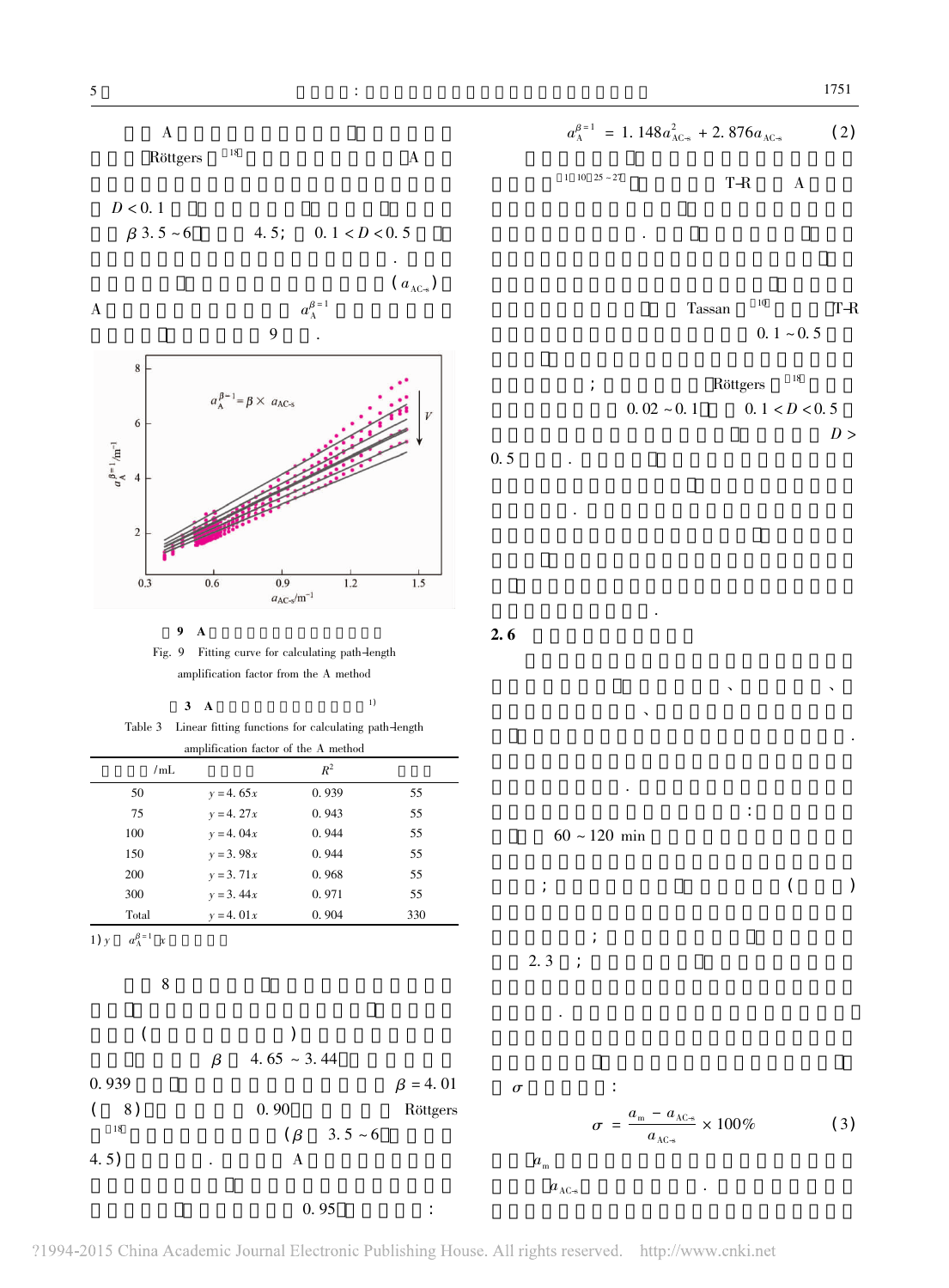| 440                                                                                                                                  | 550 nm             |                                                                     |                                                                                                                         | 4.                                    |  |  |  |
|--------------------------------------------------------------------------------------------------------------------------------------|--------------------|---------------------------------------------------------------------|-------------------------------------------------------------------------------------------------------------------------|---------------------------------------|--|--|--|
| 440<br>550 nm<br>4                                                                                                                   | 1%                 |                                                                     |                                                                                                                         |                                       |  |  |  |
| Mean relative error of absorption coefficient at wavelengths of 440 nm and 550 nm caused by different influence factors/%<br>Table 4 |                    |                                                                     |                                                                                                                         |                                       |  |  |  |
| $(550 \; \text{nm})$<br>$(440 \text{ nm})$<br>Т-R<br>A<br>A                                                                          | $(440 \text{ nm})$ | Т-R<br>$(550 \; \text{nm})$                                         | $(440 \text{ nm})$<br>T                                                                                                 | $(550 \; \text{nm})$<br>Т             |  |  |  |
| 0.11<br>0.24                                                                                                                         |                    |                                                                     | 2.19                                                                                                                    | 5.17                                  |  |  |  |
| 2.72<br>3.18                                                                                                                         |                    |                                                                     | 0.89                                                                                                                    | 1.01                                  |  |  |  |
| 7.81<br>5.97                                                                                                                         | 28.73              | 30.54                                                               | 26.67                                                                                                                   | 32.72                                 |  |  |  |
| 9.02<br>6.05                                                                                                                         | 11.02              | 6.18                                                                | 13.10                                                                                                                   | 10.29                                 |  |  |  |
| 12.13<br>12.11<br>1) $\frac{u}{u}$                                                                                                   | 16.13              | 15.74                                                               | 23.59                                                                                                                   | 21.89                                 |  |  |  |
|                                                                                                                                      |                    |                                                                     |                                                                                                                         |                                       |  |  |  |
|                                                                                                                                      |                    |                                                                     |                                                                                                                         |                                       |  |  |  |
| 4                                                                                                                                    |                    |                                                                     |                                                                                                                         |                                       |  |  |  |
|                                                                                                                                      |                    |                                                                     |                                                                                                                         |                                       |  |  |  |
|                                                                                                                                      |                    |                                                                     |                                                                                                                         |                                       |  |  |  |
| $\cdot$                                                                                                                              | 1                  |                                                                     | Mitchell B G. Algorithms for determining the absorption                                                                 |                                       |  |  |  |
|                                                                                                                                      |                    | coefficient for aquatic particulates using the quantitative filter  |                                                                                                                         |                                       |  |  |  |
| 440 nm                                                                                                                               |                    |                                                                     | technique (QFT) J . SPIE Ocean Optics X 1990 $1302:137-$                                                                |                                       |  |  |  |
| 12.13% T<br>$\bf{A}$<br>Т-R                                                                                                          |                    | 148.                                                                |                                                                                                                         |                                       |  |  |  |
| 23.59%<br>16.13%.                                                                                                                    | $\overline{2}$     | Yentsch C S. Measurement of visible light absorption by             |                                                                                                                         |                                       |  |  |  |
|                                                                                                                                      |                    | particulate matter in the ocean<br>Oceanography 1962 7(2): 207-217. |                                                                                                                         | J. Limnology and                      |  |  |  |
| $\mathbf{A}$                                                                                                                         | 3                  |                                                                     | Trüper H G Yentsch C S. Use of glass fiber filters for the rapid                                                        |                                       |  |  |  |
| Т<br>T-R                                                                                                                             |                    |                                                                     | preparation of in vivo absorption spectra of photosynthetic bacteria                                                    |                                       |  |  |  |
| A                                                                                                                                    |                    |                                                                     | J. Journal of Bacteriology 1967 $94(4)$ : 1255–1256.                                                                    |                                       |  |  |  |
|                                                                                                                                      | 4                  |                                                                     | Kishino M Booth C R Okami N. Underwater radiant energy                                                                  |                                       |  |  |  |
|                                                                                                                                      |                    |                                                                     | absorbed by phytoplankton. detritus dissolved organic matter                                                            |                                       |  |  |  |
| 3                                                                                                                                    |                    |                                                                     | and pure water J. Limnology and Oceanography 1984 29                                                                    |                                       |  |  |  |
| T<br>T-R                                                                                                                             |                    | $(2)$ : 340–349.                                                    |                                                                                                                         |                                       |  |  |  |
| $(1)$ A                                                                                                                              | 5                  | Kishino M Takahashi M Okami N et al. Estimation of the              |                                                                                                                         |                                       |  |  |  |
|                                                                                                                                      |                    |                                                                     | spectral absorption coefficients of phytoplankton in the sea J.                                                         |                                       |  |  |  |
|                                                                                                                                      |                    |                                                                     | Bulletin of Marine Science 1985 37(2): 634-642.                                                                         |                                       |  |  |  |
| (2)<br>A                                                                                                                             | 6                  |                                                                     |                                                                                                                         |                                       |  |  |  |
| $\mathbf T$<br>$\mbox{T-R}$                                                                                                          |                    | $J$ .                                                               |                                                                                                                         | $2003$ 48(17): 1876-1882.             |  |  |  |
| 0.94<br>0.993                                                                                                                        | 7                  |                                                                     |                                                                                                                         |                                       |  |  |  |
| (3)                                                                                                                                  |                    | ${\bf J}$ .                                                         |                                                                                                                         | $2008$ <b>29(9)</b> : $2448 - 2455$ . |  |  |  |
| $\sqrt{T}$<br>T-R<br>$\cdot$ A                                                                                                       | 8                  |                                                                     | Naik P D'Sa E J. Phytoplankton light absorption of cultures and                                                         |                                       |  |  |  |
|                                                                                                                                      |                    |                                                                     | natural samples. comparisons using two spectrophotometers J.                                                            |                                       |  |  |  |
|                                                                                                                                      |                    |                                                                     | Optics Express 2012 20(5): 4871-4886.                                                                                   |                                       |  |  |  |
| 4.01, 2.32<br>2.20<br>0.90, 0.80                                                                                                     | 9                  |                                                                     | Cleveland J S Weidemann A D. Quantifying absorption by                                                                  |                                       |  |  |  |
| 0.87                                                                                                                                 |                    |                                                                     | aquatic particles. a multiple scattering correction for glass-fiber                                                     |                                       |  |  |  |
|                                                                                                                                      |                    |                                                                     | filters J. Limnology and Oceanography 1993 $38(6)$ : 1321-                                                              |                                       |  |  |  |
| 0.95<br>0.94. A                                                                                                                      |                    | 1327.                                                               |                                                                                                                         |                                       |  |  |  |
| T-R                                                                                                                                  | 10                 |                                                                     | Tassan S Ferrari G M. An alternative approach to absorption<br>measurements of aquatic particles retained on filters J. |                                       |  |  |  |
| (4)                                                                                                                                  |                    |                                                                     | Limnology and Oceanography 1995 $40(8)$ : 1358-1368.                                                                    |                                       |  |  |  |
|                                                                                                                                      | 11                 |                                                                     | Tassan S Ferrari G M. A sensitivity analysis of the                                                                     |                                       |  |  |  |
|                                                                                                                                      |                    |                                                                     | 'Transmittance-Reflectance ' method for measuring light                                                                 |                                       |  |  |  |
| 440 nm<br>$\sqrt{T}$<br>A                                                                                                            |                    | absorption by aquatic particles                                     |                                                                                                                         | J . Journal of Plankton               |  |  |  |
| 12.13%.<br>T-R                                                                                                                       |                    | Research 2002 24(8): 757-774.                                       |                                                                                                                         |                                       |  |  |  |
| 23.59%<br>16.13%.                                                                                                                    | 12                 |                                                                     | Mueller L J Fargion S G. Ocean optics protocols for satellite                                                           |                                       |  |  |  |
| 致谢: David Doxaran<br>Rüdiger Röttgers                                                                                                |                    |                                                                     | ocean color sensor validation $\,$ M $\,$ . California: $\,$ NASA/TM $\,$                                               |                                       |  |  |  |